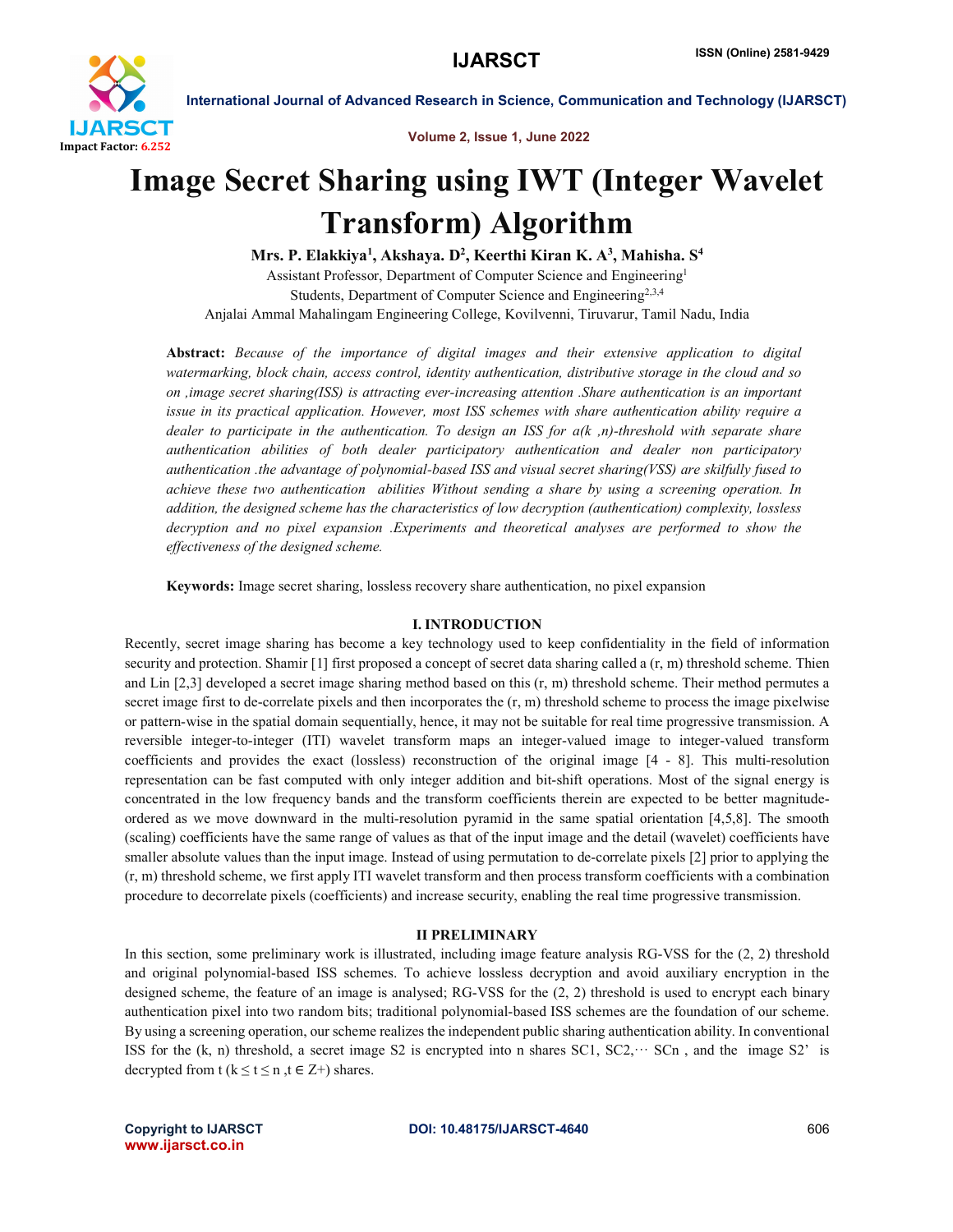

### Volume 2, Issue 1, June 2022

# A. The Feature Analyses of a Digital Image

A digital image is a specific data format, but there are some specific features about it that should be taken into account when designing an ISS scheme.

- 1. The value of each pixel in an image is associated with its adjoining ones to form texture, structure, edges and so on. In particular, in a local region of an image, the grayscale value of one pixel resembles its adjoining pixels.
- 2. An image includes generous pixels with a large amount of data; therefore, the efficiency is of sovereign significance.
- 3. An image has its specific coding method to store the image file. In particular, for a grayscale image, its pixel values range from 0 to 255. Thus, the value of each output share pixel and the value of the input secret pixel should also range from 0 to 255.
- 4. Using one byte represents the value of each grayscale pixel, an ISS technique is easily extended to an SS technique. The value of one binary pixel is represented by one bit, and the value of one grayscale pixel is represented by one byte. An ISS technique can process an image absolutely including each grayscale pixel, e.g., one byte; ordinary data is composed of byte. This is why we say that ISS technique can be easily extended to SS technique. In general, VSS is applied to key management covered by a binary image. It is not be suitable for data security, simply because ordinary data are not visual data. However, in some special cases, VSS may be suitable for data security, such as XOR-based VSS. XOR-based VSS with the feature of lossless recovery may process ordinary data because XOR-based VSS can process one binary pixel represented by one bit. Of course, whether XOR-based VSS belongs to the field of classic VSS is another issue.

# B. Random Grid-Based VSS (RG-VSS)

RG-VSS is close to probabilistic VSS [38], [39]. The RG encryption procedure in RG-VSS replaces the codebook (basic matrix) design in probabilistic VSS. Thus, in this paper, only RG-VSS is used as an example. In RG-VSS [24], [40], '0' denotes a white pixel and '1' denotes a black pixel. The encrypting and decrypting phases of a typical (2, 2) RG-VSS are presented as follows. Encrypting Step 1: Using a coin flipping function to encrypt 1 RG S1C1 pseudorandomly. Encrypting Step 2: Using Eq. (1) to calculate S1C2. Decrypting phase: S1 = S1C1  $\otimes$  S1C2 as Eq. (2), where  $\otimes$  indicates stacking (Boolean OR) decryption.

$$
S_1 C_2(h, w) = \begin{cases} S_1 C_1(h, w) & \text{if } S_1(h, w) = 0 \\ \overline{S_1 C_1(h, w)} & \text{if } S_1(h, w) = 1 \end{cases}
$$
(1)  

$$
S'_1(h, w) = S_1 C_1(h, w) \otimes S_1 C_2(h, w)
$$

$$
= \begin{cases} S_1 C_1(h, w) \otimes S_1 C_1(h, w) & \text{if } S_1(h, w) = 0 \\ S_1 C_1(h, w) \otimes \overline{S_1 C_1(h, w)} = 1 & \text{if } S_1(h, w) = 1 \\ (2) \end{cases}
$$

AS0 (resp., AS1) is a white (resp., black) area of S1, a.k.a., AS0 =  $\{(h, w) | S1(h, w) = 0, 1 \le h \le H, 1 \le w \le W\}$  (resp., AS1 = {(h, w)|S1(h, w) = 1, 1 ≤ h ≤ H, 1 ≤ w ≤ W}). For any pixel s1 of S1, the probability that the pixel color is white or transparent (0) is represented by  $P(s = 0)$ , and the probability that the pixel color is black or opaque (1) is represented by P(s = 1). P(S = 0) = 1 – P(S = 1) = 1 – 1 HW H i=1 W j=1 S(h, w), 1  $\leq$  h  $\leq$  H, 1  $\leq$  w  $\leq$  W. Definition 1 (Contrast): The image quality of the decrypting secret image S1' in VSS is in general evaluated by contrast, denoted by  $\alpha$ , as follows [24]:

$$
\alpha = \frac{P_0 - P_1}{1 + P_1} = \frac{P(S_1' [AS0] = 0) - P(S_1' [AS1] = 0)}{1 + P(S_1' [AS1] = 0)}
$$
(3)

In which P1 denotes the error decrypting probability of the black area of S1 and P0 denotes the correct decrypting probability of the white area of S1.

The contrast will to some degree determine how well human eyes may recognize the decrypted binary secret image. For clarity corresponding to different contrast values, please refer to [41].

# C. Polynomial-Based ISS Scheme

To encrypt a grayscale secret image, denoted by S2, the primitive of Shamir's polynomial-based ISS method is used to encrypt the secret pixel value s2 into n corresponding pixels distributed to corresponding n shares. The designed scheme

www.ijarsct.co.in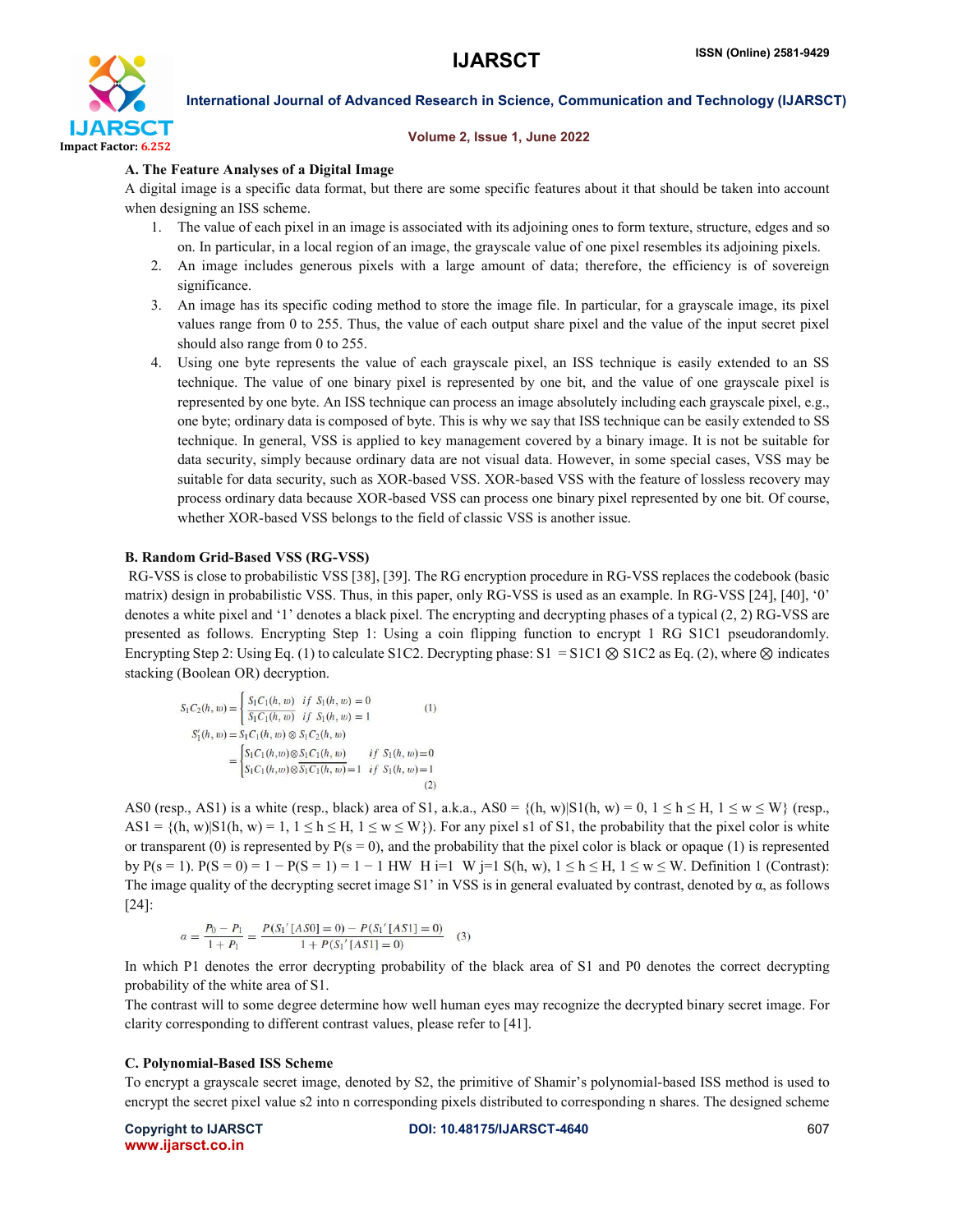

# Volume 2, Issue 1, June 2022

uses part of the thought of the primitive of Shamir's polynomial-based ISS scheme. The primitive scheme is presented below.

# III. ALGORITHM

Shamir's Polynomial-Based ISS

**Input:** A grayscale secret image S2 with size of  $H \times W$ , and the threshold parameters  $(k, n)$ 

**Output:** n shares  $S2C1$ ,  $S2C2$ ,  $\cdots$   $S2Cn$ 

Step 1: P = 251 is selected. For each position  $(h, w) \in \{(h, w)|1 \le h \le H, 1 \le w \le W\}$ , repeat Steps 2-4

Step 2: For s2 = S2(h, w), if s2 ≥ P, set s2 = P – 1. To encrypt s2 into pieces s2c1,s2c2,…s2cn, a k – 1 degree polynomial is constructed as follows.  $f(x) = (a0 + a1x + \cdots + ak-1xk-1) \text{ mod } P(4)$  in which  $a0 = s2$ , and ai is random, for  $i = 1, 2, \cdots k$ − 1.

Step 3:  $s2c1 = f(1), \dots, s2ci = f(i), \dots, s2cn = f(n)$ . (5) where i is in general served as an order label or an identifying index for the i-th participant.

Step 4: Assign s2c1, s2c2,  $\cdots$  s2cn to S2C1(h,w), S2C2(h,w),  $\cdots$  S2Cn(h, w).

Step 5: Output the n shares S2C1, S2C2,  $\cdots$  S2Cn.

In the decrypting phase, as long as given any k pairs of the n pairs  $\{(i, s2ci)\}\$ n i=1, the coefficients of f (i) can be solved by Lagrange interpolation and then set  $s2 = f(0)$ . With any less than k shares, the secret s2 cannot be universally solved.

# IV. THE DESIGNED ISS WITH SEPARATE COMMON SHARE AUTHENTICATION ABILITY A. The Designed Scheme

The idea of the designed ISS for the (k, n)-threshold with separate share authentication abilities of both dealer participatory authentication and dealer non participatory authentication, denoted by ISS Common Authentication for short, is illustrated. The detailed encrypting algorithm is in **Algorithm 1**, and its corresponding decrypting method is in Algorithm 2.



Regarding Algorithm 1, we note the following

1. A binary authentication image S1 is input by the dealer and known among all the participants. The dealer can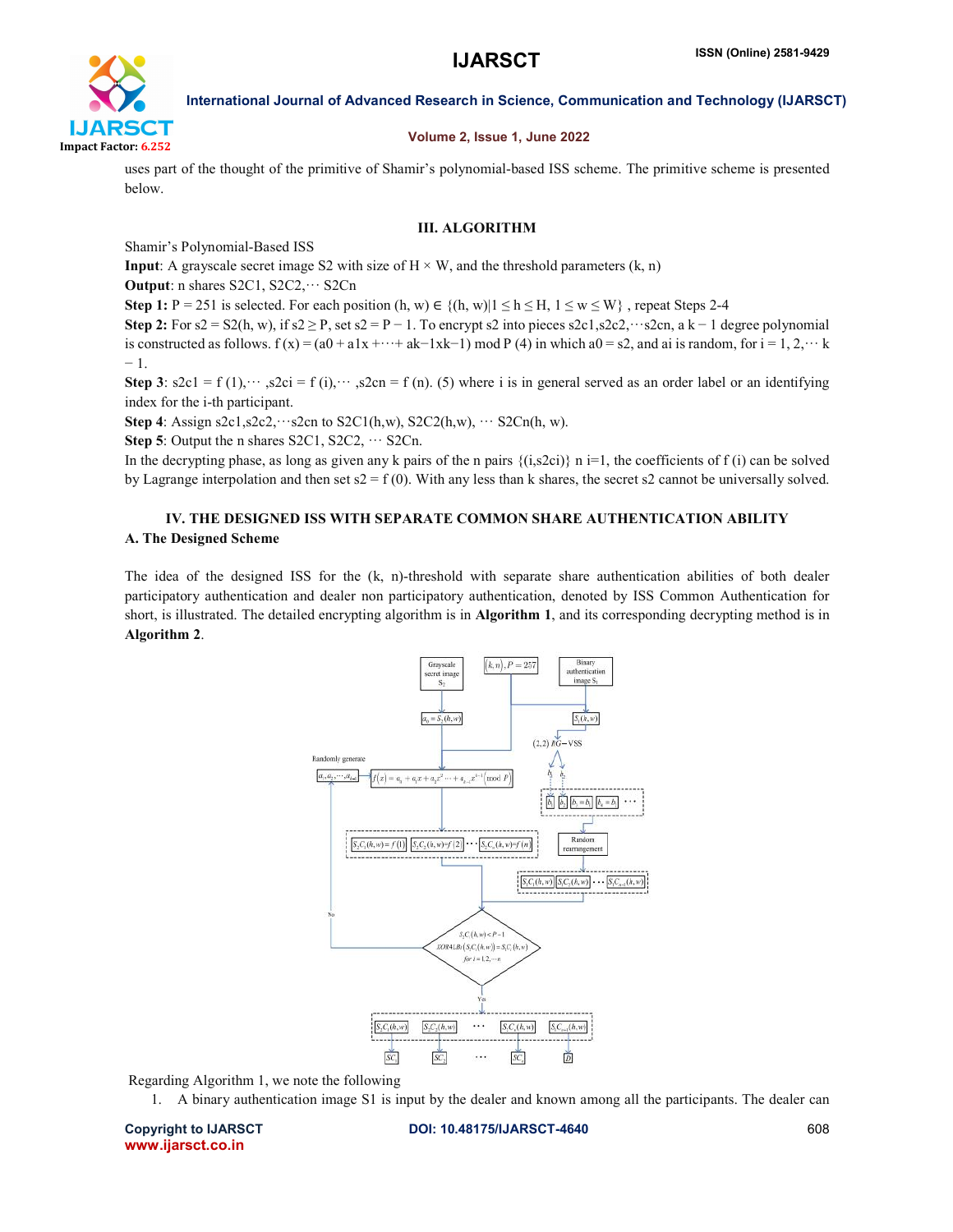

# Volume 2, Issue 1, June 2022

replace it by setting an authentication password converted into a binary image such as "HIT" as well, which refrains from storing an image.

- 2. Selecting the prime number  $P = 257$  in step 1, the sharing pixel in the range of [0, 255] and lossless decryption is realized by using screening operation in Step 4 S2Ci (h, w)  $\leq P - 1$ .
- 3. The purpose of Step 3 is to use the polynomial to realize the characteristics of no pixel expansion and the  $(k, n)$ threshold.
- 4. Step 4 is designed to meet the requirements of XOR4LBs  $(S2Ci (h, w)) = S1Ci (h, w)$  to realize share authentication with only XOR4LBs(S2Ci(h ,w)).

Design idea of the designed image secret sharing with common share authentication ability.

- 5. The performance is enhanced by utilizing the randomness of b1,  $b2, \dots bn+1$ .
- 6. Because grayscale a1, a2,··· , ak−1 are random, when n − k is small we screen the random values in order to satisfy S2Ci (h, w) < P − 1 and XOR4LBs (S2Ci (h, w)) = S1Ci (h, w), for i = 1, 2,  $\cdots$  n in Step 4. In this way, S2 can be losslessly decrypted and common share authentication ability is realized.

Regarding Algorithm 2, we note the following.

1) Before sending the corresponding share, the XOR4LBs(SCij ) can be easily obtained.

2) In Step 1 for case 1, the dealer collects shares to check whether S 1 is recognized as S1 by HVS to complete authentication. Thus, our method based on XORing and stacking operations could realize separate share authentication for the dealer participatory case; for case 2, each received XOR4LBs(SCiq ) is authenticated by the participant to check whether S1' is recognized as S1 by HVS. Thus, our method based on XORing and stacking operations realizes any two shares' authentication ability by two participants themselves for the case of dealer non participatory authentication.

# B. Security Analysis and Proof

Here, we show the security analysis and performance proof of the designed ISSCommonAuthen. In the following, we assume that both the authentication image S1 and the grayscale secret image S2 are natural images, which are independent on each other, namely, they have no correlation.

Algorithm 1 The Designed Image Secret Sharing With Common Share Authentication Ability (ISSCommon Authen ) **Input:** A binary authentication image S1 with a size of  $H \times W$ ; a grayscale secret image S2 with a size of  $H \times W$ ; threshold parameters (k, n), where  $2 \le k \le n$ .

**Output**: Share SCi,  $i = 1, 2, \dots$  n, and a binary authentication share D.

Step 1: Select P = 257. For  $(h, w) \in \{(h, w) | 1 \le h \le H, 1 \le w \le W\}$ , repeat Steps 2-5.

Step 2: Employ (2, 2) RG-VSS to encrypt S1(h, w) to two temporary bits, denoted by b1 and b2. Compute b3 = b1, b4 = b2,  $\cdot \cdot$  if  $(n + 1 \mod 2) = 0$ ,  $bn + 1 = b2$  else  $bn + 1 = b1$ . Rearrange randomly b1, b2,  $\cdot \cdot \cdot$  bn+1 to S1C1(h, w), S1C2(h, w),  $\cdots$  S1Cn+1(h, w).

Step 3: Construct a following k – 1 degree polynomial. f (x) = (a0 + a1x +···+ ak–1xk–1) mod P (6) where a0 = S2(h, w), and ai is random, for  $i = 1, 2, \dots k - 1$ . Compute S2Ci  $(h, w) = f(i)$ , for  $i = 1, 2, \dots n$ .

Step 4: Let XOR4LBs(a) represent the XORing result of the four lower bits of a. If S2Ci (h, w) < P – 1 and XOR4LBs  $(S2Ci (h, w)) = S1Ci (h, w)$ , for  $i = 1, 2, \dots$  n, go to Step 5; otherwise, go to Step 3.

Step 5: Assign S2Ci (h, w) to SCi (h, w), for  $i = 1, 2, \dots$  n. Set D(h, w) = S1Cn+1(h, w).

Step 6: Output the n gray scale shares SC1, SC2, $\cdots$  SCn, and a binary authentication share D for the dealer. We assume that the collected k gray scale pixels are denoted by sci1, sci2,  $\cdots$ scik in the decryption phase corresponding to SCi1 (h, w), SCi2 (h, w),  $\cdot \cdot \cdot$  SCik (h, w). s2 and s1 mean S2(h, w) and S1(h, w), respectively.

Lemma 1: s2 and sci can range from 0 to 255 for  $i = 1, 2, \dots$  n. Proof: Due to P = 257, s2 can range from 0 to 255. S2Ci  $(h, w)$  < P – 1, sci can range from 0 to 255 for  $i = 1, 2, \dots$  n.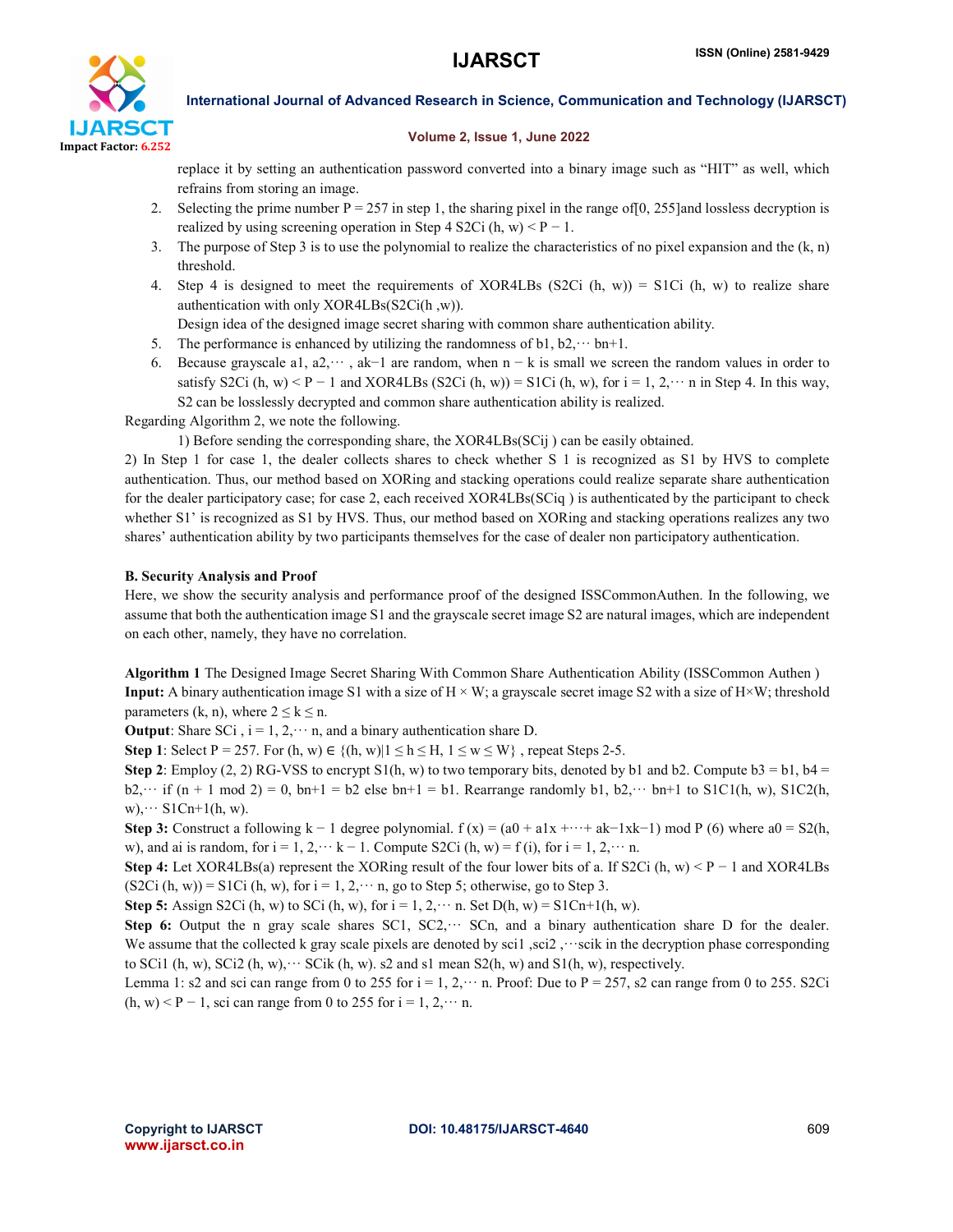

# Volume 2, Issue 1, June 2022

Theorem 1: Stacking any two of S1C1, S1C2, ··· S1Cn+1, the binary secret image S1 is decrypted with contrast.

$$
\alpha = \begin{pmatrix}\n\frac{1}{2} - \frac{C_{\frac{n+1}{2}}^2}{C_{n+1}^2} & \text{when } n+1 \text{ is even} \\
1 + \frac{C_{\frac{n+1}{2}}^2}{C_{n+1}^2} & \text{when } n+1 \text{ is even} \\
\frac{1}{2} \left(1 - \frac{C_{\frac{n}{2}}^2 + C_{\frac{n+2}{2}}^2}{C_{n+1}^2}\right) & \text{when } n+1 \text{ is odd.} \\
1 + \frac{1}{2} \frac{C_{\frac{n}{2}}^2 + C_{\frac{n+2}{2}}^2}{C_{n+1}^2}\n\end{pmatrix}
$$

Proof: According to Eqs. (1) and (2), if the value of a secret pixel s1 is 1 (black), the decrypted bit b1  $\otimes$  b2 = 1 is always black; If the value of a secret pixel is 0, the decrypted.

# Algorithm 2

The Decryption and Authentication in the Designed Image Secret Sharing With Common Share Authentication Ability Input: Any k grayscale shares SCi1, SCi2, ··· SCik, a binary authentication share D and a binary authentication image S1.

**Output**: Decrypted grayscale secret image S 2 with a size of H×W and authenticating result of SCij, for  $j = 1, 2, \dots, k$ . Step 1: The authentication can be divided into two cases.

**Case 1: dealer participatory authentication**. For  $j = 1, 2, \dots, k$ , compute XOR4LBs(SCij), and stack XOR4LBs(SCij) and D to obtain the decrypted binary authentication image S1'. If S1' is recognized as S1 by HVS, pass the authentication and go to Step 2; otherwise, a fake share is identified, denoted by  $i * j$ , and immediately broadcast the fake one to the other participants.

Case 2: dealer nonparticipatory authentication. For the i p-th participant, prior to share SCi p with the iq-th participant for  $q = \{1, 2, \dots, k\}$ , send XOR4LBs(SCi p) and XOR4LBs(SCiq) to each other first, and stack XOR4LBs(SCi p) and XOR4LBs(SCiq) to obtain the decrypted binary authentication image S1'. Here, q means any one of  $\{1, 2, \dots, k\}$ except p. If S1' is recognized as S1 by HVS, pass the authentication, send their shares to each other and go to Step 2; otherwise, a fake share is identified, denoted by i ∗ j , and immediately broadcast the fake one to the other participants with S1 and XOR4LBs(SCi p).

Step 2: For each position  $(h, w) \in \{(h, w) | 1 \le h \le H, 1 \le w \le W\}$ , repeat Steps 3-4.

Step 3: Solve Eq. (7) to obtain a0 by Lagrange interpolation.

$$
f(i1) = (a0 + ai1 + \dots + ak-1i1 k-1) \mod P
$$

$$
f(i2) = (a0 + ai2 + \cdots + ak-1i2 k-1) \mod P
$$

···

f (ik−1) = (a0 + aik−1 +···+ ak−1ik−1 k−1) mod P

 $f (ik) = (a0 + aik + \cdots + ak-1ik k-1) \mod P$  (7)

Step 4: Compute  $S2'(h, w) = a0$ .

Step 5: Decrypted grayscale secret image S 2 with a size of H×W and authenticating result of SCij for  $j = 1, 2, \dots, k$ . bit b1  $\otimes$  b2 has a 0.5 chance to be white or black since b1 is random. In Step 2 of Algorithm 1, we have b3 = b1, b4 =  $b2, \dots$ . When stacking any two bits of b1,  $b2, \dots$ , bn+1, if the value of a secret pixel is 0, we have P0 = 1 2; if the value of a secret pixel s1 is 1 (black), we assume that  $C2 x = 0$  when  $x < 2$ , we have

$$
P_1 = \begin{cases} \frac{C_{\frac{n+1}{2}}^2}{C_{n+1}^2} & when \ n+1 \ is \ even \\ \frac{1}{2} \frac{C_n^2 + C_{\frac{n+2}{2}}^2}{C_{n+1}^2} & when \ n+1 \ is \ odd \end{cases}
$$

Finally, based on definition 1, the theorem is satisfied.

www.ijarsct.co.in

Copyright to IJARSCT **DOI: 10.48175/IJARSCT-4640** 610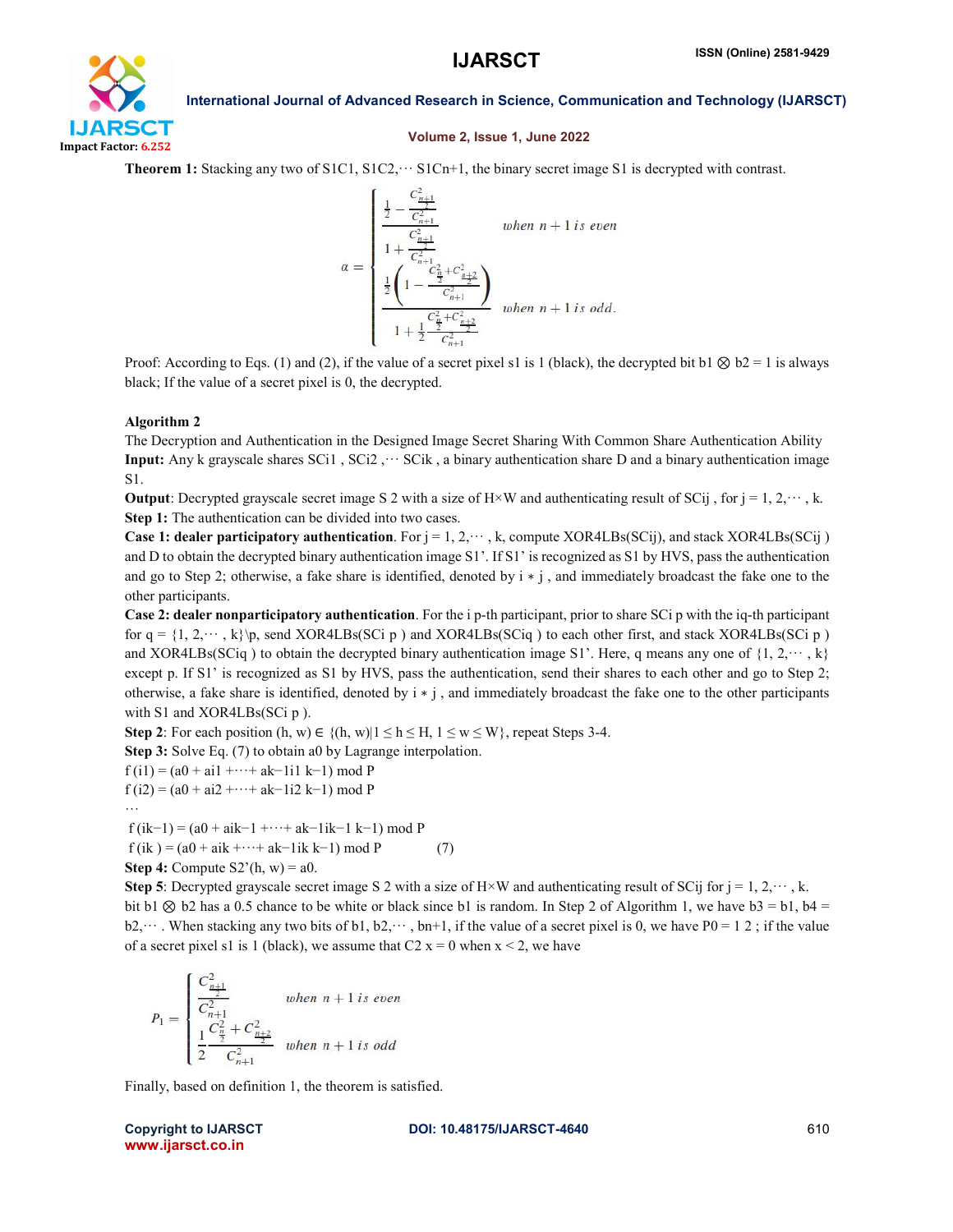

# Volume 2, Issue 1, June 2022

**Theorem 2:** Using S1 and any two of D and SC1, SC2, $\cdots$  SCn, we will authenticate whether SCi is fake, for  $i = 1, 2, \cdots$  n. **Proof:** In Step 4 of Algorithm 1, XOR4LBs (S2Ci  $(h, w)$ ) = S1Ci  $(h, w)$ , for  $i = 1, 2, \dots$  n. According to theorem 1, stacking any two of D and SC1,  $SC2$ .  $\cdot\cdot$  SCn, the binary secret image S1 is visually decrypted. As a result, using S1 and any two of D and SC1, SC2, $\cdots$  SCn, we will authenticate whether SCi is fake, for  $i = 1, 2, \cdots$  n. Theorem 3: Our designed scheme is a valid ISS approach for the  $(k, n)$  threshold with lossless decryption when  $n - k$  is limited.

**Proof:** From Lagrange interpolation and Eq. (7), we can determine a0 and ai uniquely for  $i = 1, 2, \dots k-1$ . According to Lemma 1,  $s2 = a0 \le P$ ; hence, s2 can be losslessly decrypted with sci1 ,sci2 ,…scik. If in Eq. (7) only k − 1 equations are constructed, we have P solutions rather than a unique one to Eq. (7). As a result, the secret image S2 cannot be decrypted with  $k - 1$  or fewer shares.

According to the definition of a (k, n)-threshold, the mentioned conditions are satisfied.

In general, grayscale a1, a2,··· , ak−1 are random; thus, the number of possible random values are 256k−1. To satisfy S2Ci (h, w) < P – 1 and XOR4LBs (S2Ci (h, w)) = S1Ci (h, w), for i= 1, 2,  $\cdots$  n, NA will decrease to

256 k−1 × (256 /257 × 1/2 )n= (1/2) n × 256n+k−1/257n, where NA indicates the number of available random values of a1, a2,··· , ak−1 satisfying

S2Ci (h, w) < P – 1 and XOR4LBs (S2Ci (h, w)) = S1Ci (h, w), for i = 1, 2,  $\cdots$  n.

NA is related to security and encrypting efficiency. A larger NA will result in higher encrypting efficiency and security because the number of brute-force attacks will be higher. We require  $NA \geq 2$  since if  $NA = 1$ , a unique random value is repeatedly used, which is not secure. NA  $\geq 4$  is suggested for an acceptable performance. Moreover, n–k/ n  $\leq 1/2$  is suggested for an acceptable performance.

# V. EXPERIMENTAL RESULTS

In this section, experiments are performed to verify the effectiveness of the designed ISSCommon Authen. Then, parameters will be discussed. Finally, feature comparisons with related schemes are performed to clarify the advantages of our scheme. We assume that there is no noise in each share because we mainly focus on share authentication rather than robustness.

# A. Image Illustration:

In the experiments, since there is no pixel expansion in the designed ISS, the illustrated test images have the same size of  $256 \times 256$ .

Fig. 6 displays the results of the designed ISS CommonAuthen, where  $k = 2$ ,  $n = 2$ , a binary authentication image S1is demonstrated in Fig. 6 (a) and a gray scale secret image S2is presented in Fig. 6 (b). Figs. 6 (c-d) indicate the output of2 grayscale shares SC1 and SC2. Fig. 6 (e) shows the output

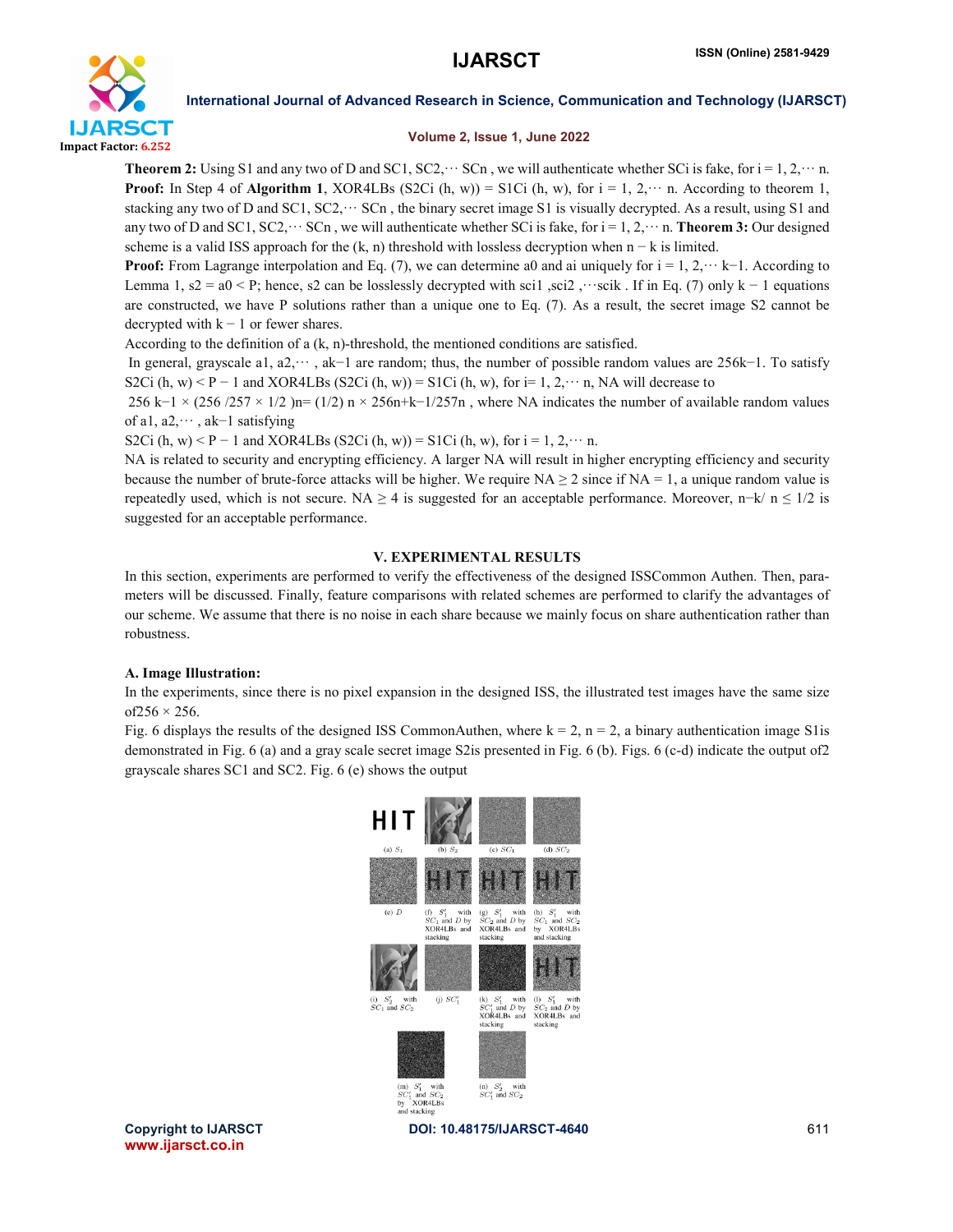

# Volume 2, Issue 1, June 2022

Fig. 6. Results of the designed ISSCommonAuthen, where  $k = 2$  and  $n = 2$ . (a) A binary authentication image S1; (b) a grayscale secret image S2; (c)−(d) two grayscale shares SC1 and SC2; (e) the binary authentication share D preserved by the dealer; (f) the decrypted binary authentication image S 1 with SC1 and D by XOR4LBs and stacking; (g) the decrypted binary authentication image S 1 with SC2 and D by XOR4LBs and stacking; (h) the decrypted binary authentication image S 1 with SC1 and SC2; (i) the decrypted grayscale secret image S 2 with SC1 and SC2; (j) a fake share SC 1; (k) the decrypted binary authentication image S 1 with SC 1 and D by XOR4LBs and stacking; (l) the decrypted binary authentication image S 1 with SC2 and D by XOR4LBs and stacking; (m) the decrypted binary authentication image S 1 with SC 1 and SC2; (n) the decrypted grayscale secret image S 2 with SC 1 and SC2612authentication share D preserved by the dealer. Figs. 6 (f-h) show the decrypted binary authentication images S 1 with any two of SC1, SC2 and D by XOR4LBs and stacking, respectively, where the authentication image is well visually recognized, and thus, the corresponding share is authenticated. Fig. 6 (i) shows the grayscale secret image decrypted with the 2 shares based on Lagrange interpolation, where the secret image is losslessly decrypted, i.e., Fig. 6 (i) is the same as the adopted secret image in Fig. 6 (b). A randomly generated fake share, SC 1, is demonstrated in Fig. 6 (j), where each grayscale pixel value of the fake share is randomly generated. The decrypted binary authentication images S 1 with any two of SC 1, SC2 and D by XOR4LBs and stacking, respectively, are indicated in Figs. 6 (k-m), where the authentication image is not visually decrypted, and thus, the share SC 1 is fake. Fig. 6 (n) demonstrates the gray scale secret image decrypted



with SC'1 and SC2 by Lagrange interpolation, which reveals nothing of the secret image; thus, the decryption has failed. We note that the authentication is achieved by using VSS implemented based on probability theory. A binary authentication image with contrast loss may be viewed by stacking and human eyes to some degree in the case of fake or lossy share of a certain ratio. What is the range of tamper tolerant ratio for authentication application is decided by the just recognition point (JRD) of the clarity with regard to contrast in VSS [41]. When average tamper tolerant ratio for authentication application is larger than 0.4, it is hard to recognize the secret image. In addition, Fig. 7 demonstrates share histograms of Figs. 6 (c-d). For each share, the pixel values are uniformly distributed in the range of [0, 255], which to some extent, indicates each share decrypts nothing of the secret image and the security of the designed scheme. In the following, we only illustrate the first share and the decrypted secret image with the first t shares to save space. Fig. 8 displays the results of the designed ISSCommonAuthen, where  $k = 3$ ,  $n = 3$ , the authentication image S1 is demonstrated in Fig. 8 (a) and the grayscale secret image S2 is presented in Fig. 8 (b). Fig. 8 (c) indicates the first share SC1 of the output 3 shares. Fig. 8 (d) shows the output binary authentication share D. Figs. 8 (e-f) show the decrypted binary authentication images S1' with SC1 and D or SC2 by XOR4LBs and stacking, respectively, where the authentication image is well visually recognized, and thus, the corresponding share is authenticated. Figs. 8 (g-h) show the grayscale secret images decrypted with the first 2 or more shares by Lagrange interpolation. From Figs. 8 (g-h), the secret image decrypted with all 3 shares is losslessly decrypted, while nothing of the secret image decrypted with 2 shares is recognized. A generated randomly fake share, SC1', is demonstrated in Fig. 8 (i). The decrypted binary authentication images S1' with SC1' and D or SC2 by XOR4LBs and stacking, respectively, are indicated in Figs. 8 (j-k), where the authentication image is not visually decrypted, and thus, the share SC1 is fake. Figs. 8 (l-m) demonstrate the decrypted secret images S2' with SC1' and some other shares by Lagrange interpolation, which yields no clue about the original secret image; thus, the decryption has failed. Fig. 9 displays the results of the designed ISSCommonAuthen, where  $k = 3$ ,  $n = 4$ , the input binary authentication image S1 is demonstrated in Fig. 9 (a) and the input grayscale secret image S2 is displayed in Fig. 9 (b). Figs. 9 (c) indicates the first share SC1 of the output 4 shares. Figs. 9 (d) shows the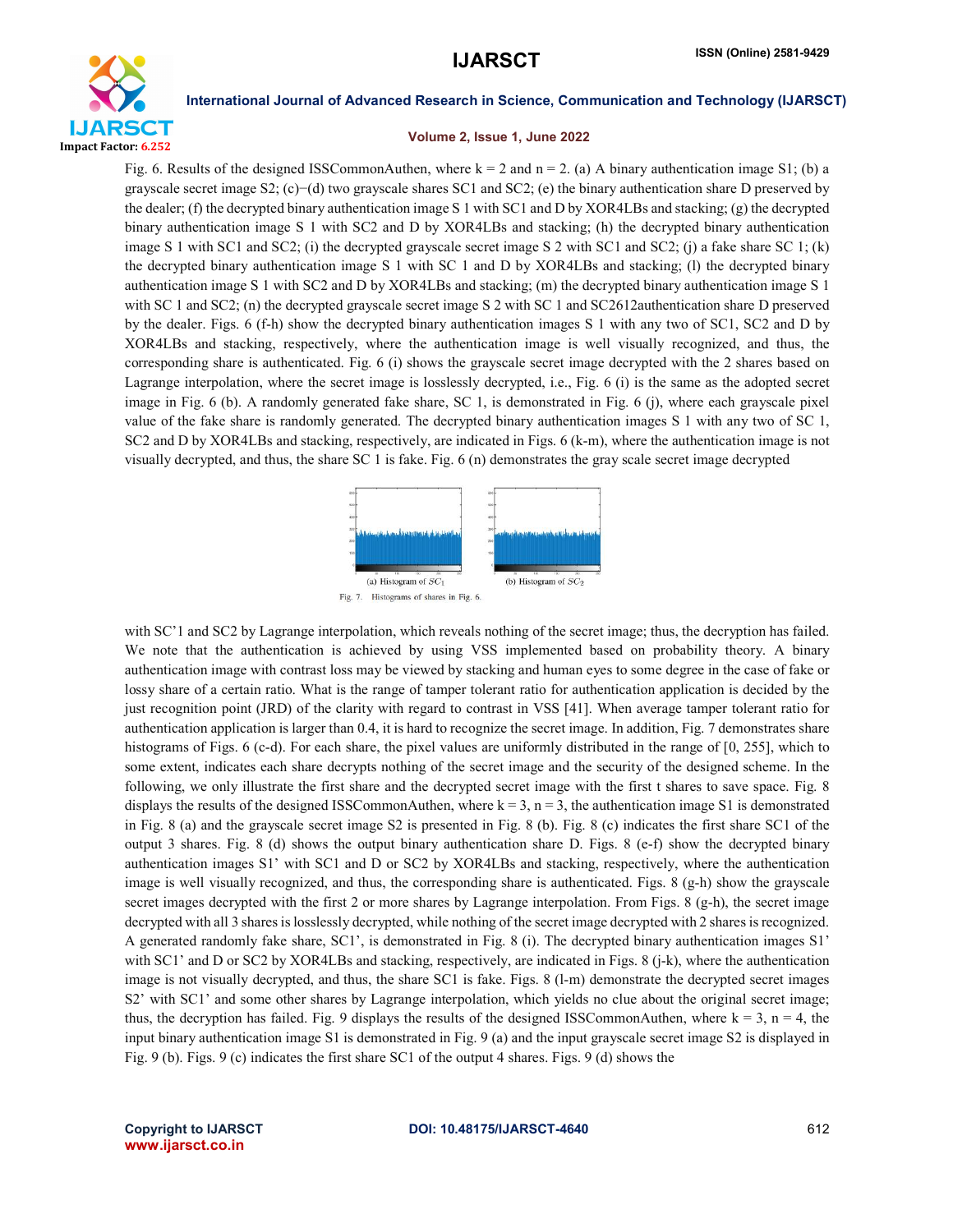





### Volume 2, Issue 1, June 2022

Fig. 8. Experimental results of the designed ISSCommonAuthen, where  $k = 3$  and  $n = 3$ . (a) A binary authentication image S1; (b) a grayscale secret image S2; (c) grayscale share SC1; (d) the binary authentication share D; (e) the decrypted binary authentication image S1 with SC1 and D by XOR4LBs and stacking; (f) the decrypted binary authentication image S1 with SC1 and D by XOR4LBs and stacking; (g)− (h) decrypted grayscale secret image S2' with the first two or more shares; (i) a fake share SC1'; (j) the decrypted binary authentication image S1' with SC1' and D by XOR4LBs and stacking; (k) the decrypted binary authentication image S1' with SC1' and D by XOR4LBs and stacking; (l)− (m) decrypted grayscale secret images S2' with SC1' and other one or more shares. output binary authentication share D. Figs. 9 (e-f) show the decrypted binary authentication images S1' with SC1 and D or SC2 by XOR4LBs and stacking, respectively, where the authentication image is well visually recognized, and thus, the corresponding share is authenticated. Fig. 9 (g-i) shows the secret images decrypted with the first 2 or more shares by Lagrange interpolation. From Figs. 9 (g-i), the secret image decrypted with any 3 or more shares is losslessly decrypted, while nothing of the secret image decrypted with 2 or fewer shares is recognized. A generated randomly fake share, SC1', is demonstrated in Fig. 9 (j). The decrypted binary authentication images S1' with SC1' and D or SC2 by XOR4LBs and stacking, respectively, are indicated in Figs. 9 (k-l), where the authentication image is not visually decrypted and thus, the share SC1' is fake. Figs. 9 (m-o) demonstrate the decrypted secret images S2' with SC1' and other one or more first shares by Lagrange interpolation, which yield no clue about the secret image; thus, the decryption is failed. From the above experiments, we can conclude the following.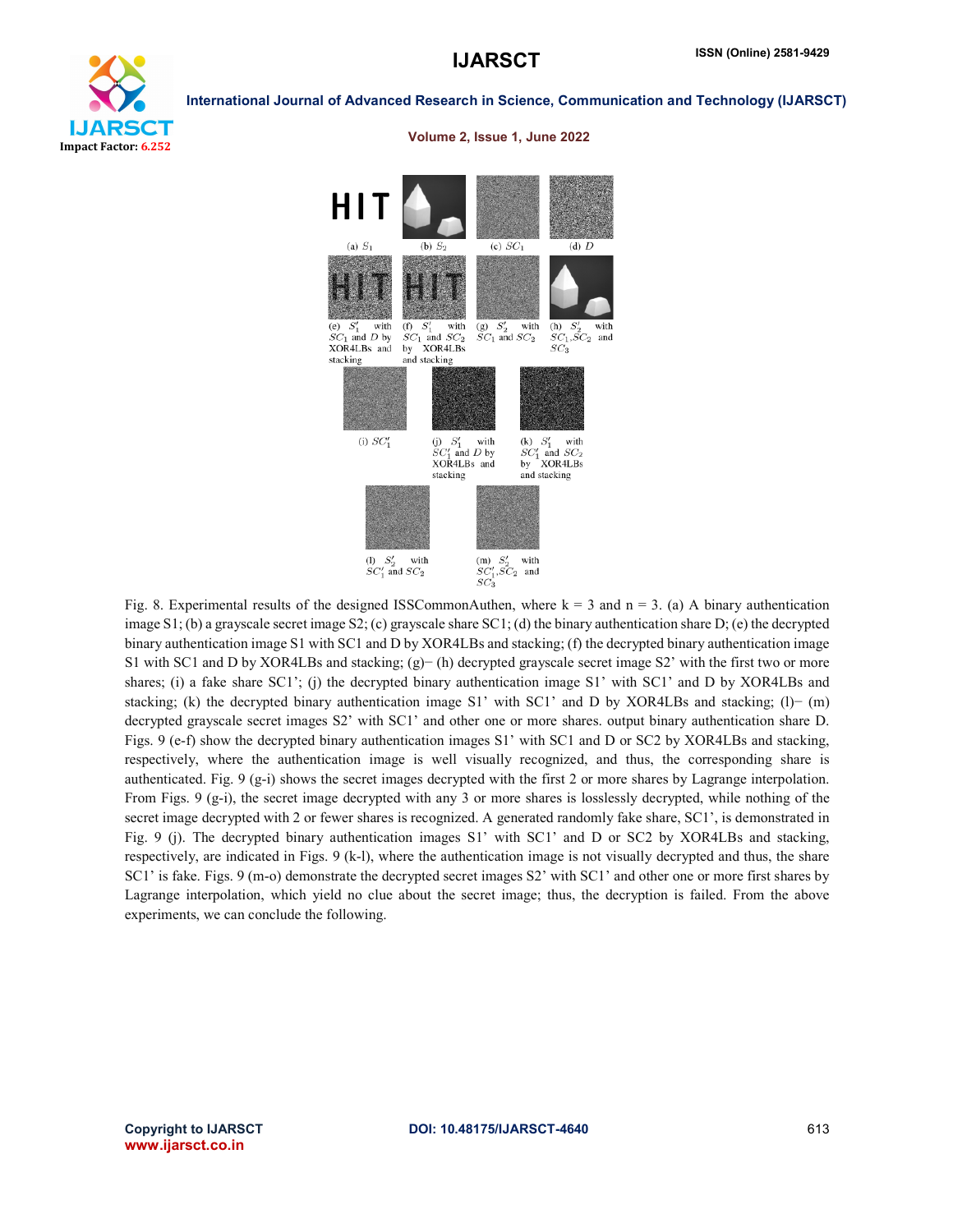



Volume 2, Issue 1, June 2022

Fig. 9. Additional experimental results of the designed ISSCommonAuthen, where  $k = 3$  and  $n = 4$ . (a) A binary authentication image S1; (b) a grayscale secret image S2; (c) the grayscale share SC1; (d) the binary authentication share D; (e) the decrypted binary authentication image S1 with SC1 and D by XOR4LBs and stacking; (f) the decrypted binary authentication image S1 with SC1 and SC2 by XOR4LBs and stacking; (g)− (i) the decrypted grayscale secret image S2' with the first two or more shares; (j) a fake share  $SC1$ ; (k) the decrypted binary authentication image  $S1'$  with  $SC1'$  and D by XOR4LBs and stacking; (l) the decrypted binary authentication image S1' with SC1' and SC2 by XOR4LBs and stacking; (m)− (o) the decrypted grayscale secret images S2' with SC1' and other one or more shares.

1) Each share has no pixel expansion and no cross-interference of the secret image.

2) With fewer than k shares no secret is leaked, which shows the security of the designed ISS.

3) The secret image is losslessly decrypted with any k or more shares.

4) Without sending the share itself, the separate share is visually decrypted to achieve authentication by only XORing and stacking operations, which are only simple operations with low computational complexity.

5) The authentication abilities of both dealer participatory authentication and dealer nonparticipatory authentication are achieved through fusing VSS and polynomial-based ISS.

6) An ISS with separate common share authentication ability for a general (k, n)-threshold is achieved, where  $n \ge k \ge 2$ . We note the following. 1) As examples, Fig. 6, Fig. 8 and Fig. 9 are used to validate the effectiveness(characteristics or features) of the designed scheme, where typical thresholds and images are tested. 2) The secret image can be losslessly decrypted by Lagrange interpolation with any k or more shares; thus, any grayscale secret can be input in the designed scheme. 3) Because Definition 1 is given by a statistical result, in VSS the experimental results will be close to the theoretical contrast. Therefore, any binary authentication image can be input in the designed scheme, where close contrast of the decrypted binary authentication image will be obtained. Moreover, the contrast will to some degree determine how well human eyes may recognize the decrypted binary authentication image. For clarity corresponding to different contrast values, please refer to [41]. 4) As a result, we only give some typical experimental results. B. Available Parameters and Quality Discussions We will study the parameters of contrast, encrypting time and NA for k and n given that k and n play important roles in the scheme, where the contrast is that of the decrypted binary authentication image S1 with SC1 and SC2 by XOR4LBs and stacking. Here, x means the x low bits of the share are XORed, where in our designed scheme x  $=$  4. We also intend to study our rationale for setting  $x = 4$ . The authentication image and grayscale secret image with a size of  $128 \times 128$  in Fig. 6 are employed in our experiments.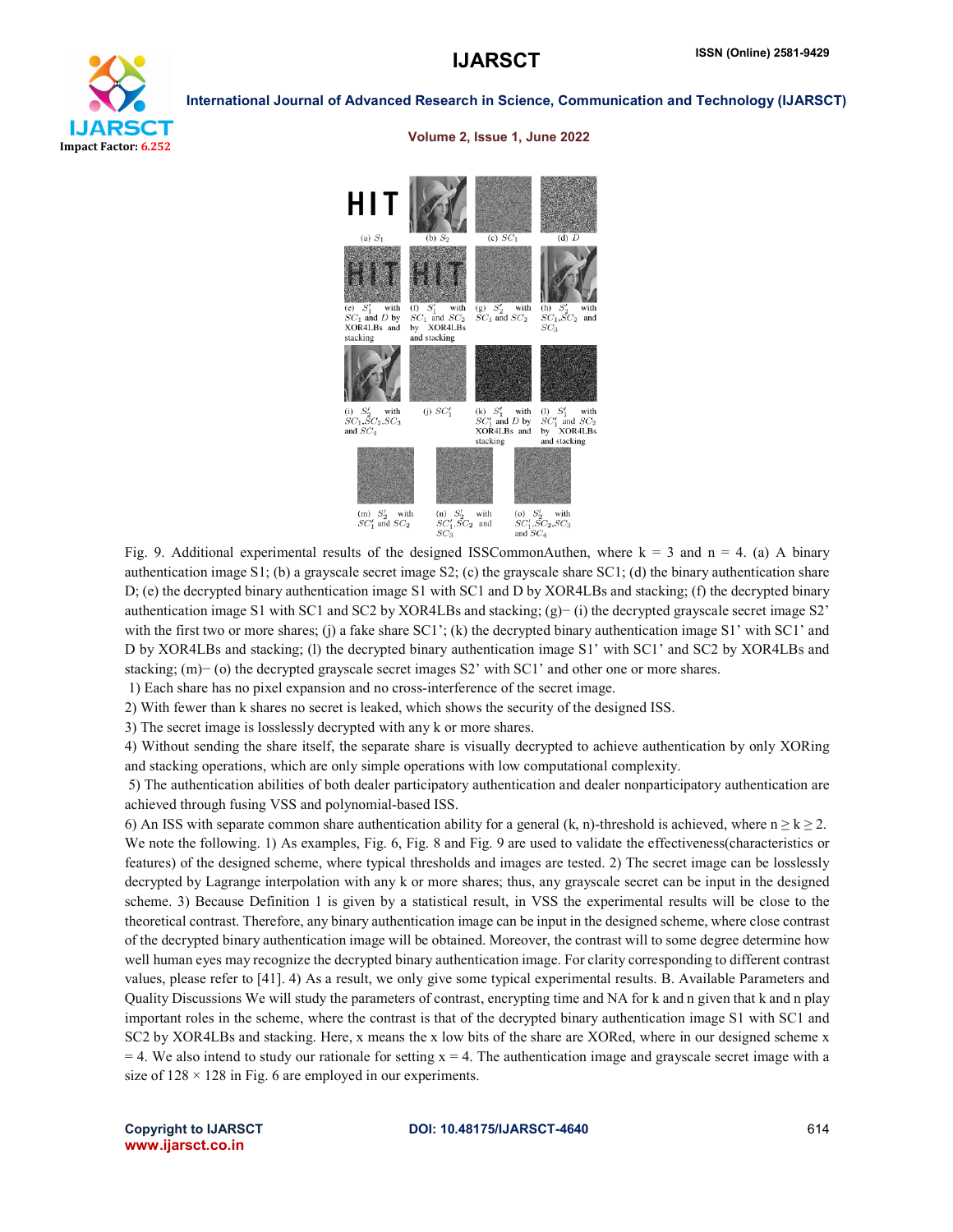

# Volume 2, Issue 1, June 2022



Fig. 10. Contrast, encrypting time and  $N_A$  curves for *n* when  $x = 4$ ,  $k = 3$ .

Fig. 10 shows the contrast, encrypting time and NA curves for n when  $k = 3$ , where the theoretical contrast is given as well, from which we know the following: 1) The contrast is an approximately monotonically decreasing function of n. The experimental contrast fits with the theoretical analysis, which shows the effectiveness of our analyses. 2) The encrypting time is a monotonically dramatically increasing function of n. As n increases, the screening conditions increase, and thus, the encrypting time increases.



 $N_A = 16$ .

3) NA is a monotonically decreasing function of n. As n increases, the screening conditions increase, and thus, the number of random values decreases. Fig. 11 shows the contrast, encrypting time and NA curves for k when  $n = 8$ , from which we know the following: 1) The contrast is nearly the same as k increases. Because S1C1,  $S1C2$ ,  $\cdots$  S1Cn+1 construct a (2, n + 1)-threshold VSS without relations with k. 2) The encrypting time is a monotonically dramatically increasing function of k and slightly increasing when  $k \ge 4$ . As k increases, the screening space increases, and when  $k \ge 4$ , the alternative random values increases. 3) NA is a monotonically increasing function of k and dramatically increasing when  $k \ge 7$ . As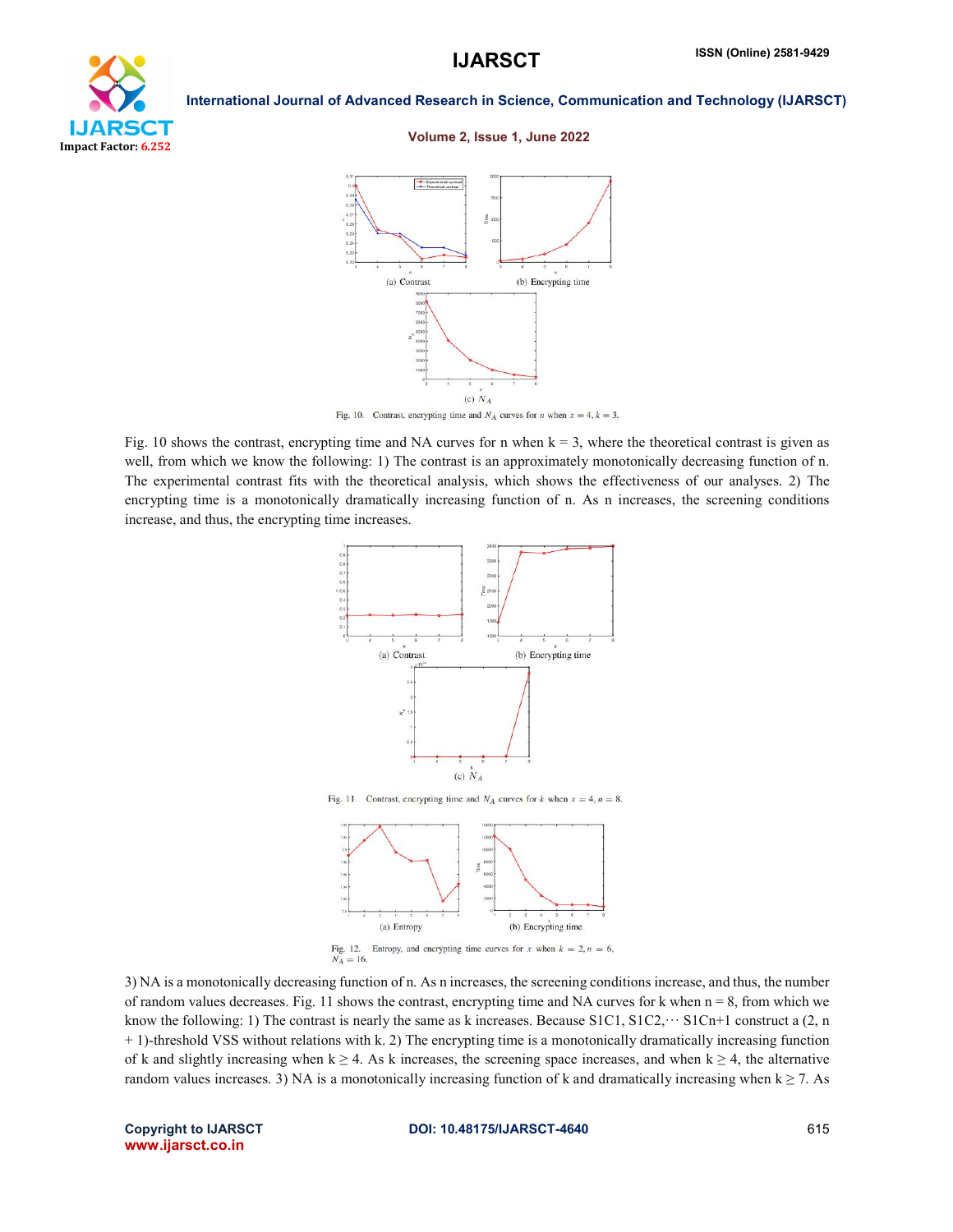

# Volume 2, Issue 1, June 2022

k increases, the number of random values dramatically increases. Fig. 12 intends to convey the rationale for setting  $x = 4$ as follows, where  $k = 2$ ,  $n = 6$ ,  $NA = 16$ , the entropy is computed by Eq. (8), and the result is that of SC1.

 $(8)$ 

$$
H(Y) = -\sum_{y \in Y} Prob(y) \log_2 Prob(y)
$$



Fig. 13. Experiments of Yan et al., where  $k = 2$  and  $n = 3$ . (a) A grayscale secret image S; (b) a binary authentication image; (c)− (e) shares SC1, SC2 and SC3; (f) additional binary image preserved by the dealer; (g) the authentication result of SC1 by the dealer; (f) grayscale secret image S1'with SC1 and SC2. 2) 1, 2, 3 and 4 are alternative values of x given that their entropies are larger than 7.88. 3) Considering the encrypting time,  $x = 4$  consumes an acceptable time. 4) In our algorithm, we set  $x = 4$  to balance the security and the encrypting time. C. Comparisons With Related Schemes We will compare the designed ISSCommonAuthen with the related schemes in terms of illustrations and/or features. First, we will compare our method with that of Yan et al. [36] by means of experiments and features where the same secret image as Fig. 13(a) and the (2, 3) threshold will be used. The scheme of Yan et al is chosen for comparison because their scheme has a separate shadow authentication ability for a  $(k, n)$  threshold that is also based on a polynomial. Fig. 13 is the experiment of Yan et al., where  $k = 2$  and  $n = 3$ , and a grayscale secret image S is in Fig. 13 (a). Fig. 13 (b) is a binary authentication image. Figs. 13 (c-e) shows the three output shares SC1, SC2 and SC3. Fig. 13 (f) displays the binary image preserved by the dealer for authentication. Fig. 13 (g) shows the authentication result of SC1 by the dealer. Fig. 13 (h) shows the secret image decrypted by Lagrange interpolation with the first 2 shadow images. From Fig. 13 (h), the decrypted secret image with any 2 or more shares is lossless. Fig. 14 displays the results of the designed ISSCommonAuthen with the same parameters, where  $k = 2$ ,  $n = 3$ , the input binary authentication image S1 is demonstrated in Fig. 14 (a) and the input grayscale secret image S2 is displayed in Fig. 14 (b). Fig. 14 (c-e) indicate the three shares SC1, SC2 and SC3. Fig. 14 (f) shows the output binary authentication share D. Figs. 14 (g-h) show the decrypted binary authentication images S1 with SC1 and D or SC2 by XOR4LBs and stacking, respectively, where the authentication image is well visually recognized, and thus, the corresponding



Copyright to IJARSCT **DOI: 10.48175/IJARSCT-4640** 616 www.ijarsct.co.in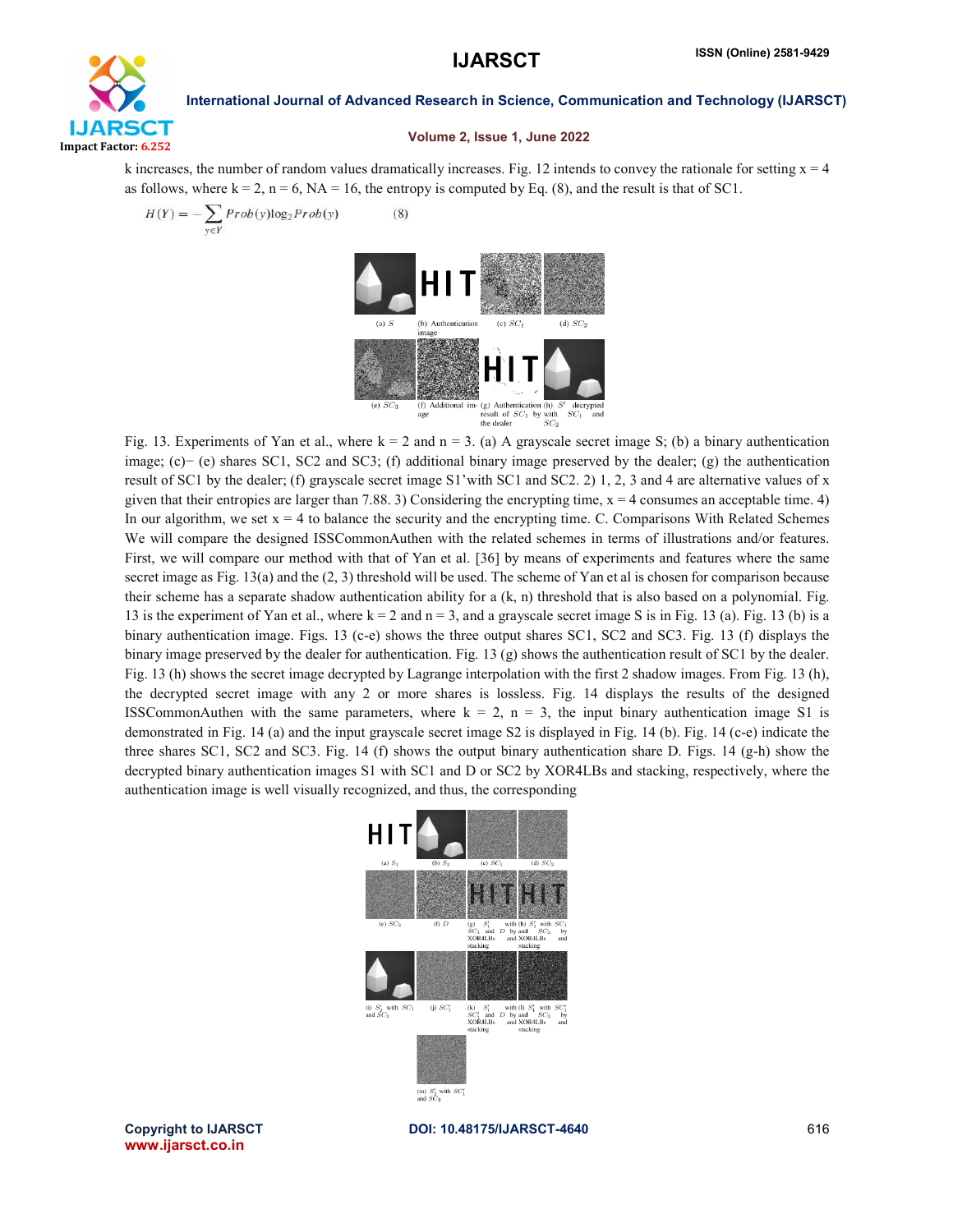

# Volume 2, Issue 1, June 2022

Fig. 14. Experimental results of the designed ISSCommonAuthen, where  $k = 2$  and  $n = 3$ . (a) A binary authentication image S1; (b) a grayscale secret image S2; (c-e) grayscale shares SC1, SC2 and SC3; (f) the binary authentication share D; (g) the decrypted binary authentication image S1' with SC1 and D by XOR4LBs and stacking; (h) the decrypted binary authentication image S1' with SC1 and D by XOR4LBs and stacking; (i) decrypted grayscale secret image S2 with the first two shares; (j) a fake share SC1'; (k) the decrypted binary authentication image S1' with SC1' and D by XOR4LBs and stacking; (I) the decrypted binary authentication image S1' with SC1' and SC2 by XOR4LBs and stacking; (m) decrypted grayscale secret images S2' with SC1' and the other one share. share is authenticated. Figs. 14 (i) shows the grayscale secret images decrypted with the first 2 shares by Lagrange interpolation. From Fig. 14 (i), the secret image decrypted with any 2 or more shares is losslessly decrypted. A generated randomly fake share, SC1', is demonstrated in Fig. 14 (j). The decrypted binary authentication images S1' with SC1' and D or SC2 by XOR4LBs and stacking, respectively, are indicated in Figs. 14 (k-l), where the authentication image is not visually decrypted, and thus, the share SC1' is fake. Fig. 14 (m) demonstrates the decrypted secret images S2 with SC1' and SC2 by Lagrange interpolation, which yields no clue about the secret image; thus, the decryption has failed. According to Figs. 13 and 14, the two schemes are compared as follows. 1) Both schemes have the features of dealer participatory separate shadow image authentication ability,no pixel expansion, lossless decoding, the (k, n) threshold and use of a polynomial. 2) The scheme of Yan et al. can authenticate the shadow image only by the dealer, i.e., dealer participatory authentication, while our method has authentication abilities of both dealer participatory authentication and dealer non participatory authentication. 3) The scheme of Yan et al may have slight information leakage in the shadow image since they only utilize the most significant bit in their scheme; however, because we set  $x = 4$  to balance the security and the efficiency, there is no information leakage in our method. 4) Only the binarization operation is needed for authentication in the scheme of Yan et al., which is slightly lower than ours. Second, we will compare the designed ISSCommonAuthen with Jiang et al.'s work [37].

|                                                                                               |           |                                                            | TABLE I                   |                               |                              |
|-----------------------------------------------------------------------------------------------|-----------|------------------------------------------------------------|---------------------------|-------------------------------|------------------------------|
| TIME COMPLEXITY COMPARISON WITH THE RELATED SCHEMES OF LIU et al. [35] AND LIU AND CHANG [31] |           |                                                            |                           |                               |                              |
| Scheme                                                                                        | Threshold | Decryption operation                                       | Decryption complex-<br>ib | Authentication operation      | Authentication<br>complexity |
| Liu et al.                                                                                    | (k. n     | Interpolation                                              | $O(k \log^2 k)$           | Interpolation                 | $O(k \log^2 k)$              |
| Liu<br>and<br>Chang                                                                           | (2, 2)    | shell<br>Matrix<br>turtle<br>(MTS), lookup, judge,<br>etc. | Hard to evaluate          | MTS, lookup, compare,<br>etc. | Hard to evaluate             |
| Ours                                                                                          | (k. n     | Interpolation                                              | $O(k \log^2 k)$           | XOR and OR                    | O(k)                         |

Actually, Jiang et al.'s work is a special case of our scheme when  $x = 1$ . According to Fig. 12, Jiang et al.'s scheme needs larger encrypting time than ours. More importantly, because using LSB leads to a smaller value of NA than using 4LBs when value of n − k is larger, their scheme may have failed authentication with a larger value of n − k, and the number of brute-force attacks will be reduced. Third, we will compare the designed ISSCommonAuthen with the related schemes of Liu et al. [35] and Liu and Chang [31] by means of qualitative analyses and time complexity. These schemes are chosen to compare because they also have share authentication ability of ISS. Only qualitative analyses are given rather than a quantitative comparison and illustration because the features are significantly different between theirs and ours, and in addition, only a theoretical proof is performed in Liu et al. [35].

1) In Liu and Chang's scheme, the share authentication ability is chiefly realized based on a turtle shell-based information hiding, among which each share is embedded into a cover image by using information hiding technique. However, it leads to a pixel expansion and high decryption (authentication) complexity. More importantly, their scheme is only suitable for dealer participatory authentication with share sending. By contrast, the designed scheme is suitable for both dealer participatory authentication and dealer nonparticipatory authentication without share sending, which is achieved based on ISS itself rather than information hiding. The authentication is performed based on only XORing and stacking; thus, the designed scheme has low decryption (authentication) complexity and no pixel expansion. Their scheme can achieve tamper detection and location, while ours cannot.

Copyright to IJARSCT **DOI: 10.48175/IJARSCT-4640** 617 www.ijarsct.co.in 2) Liu et al. embeds an authentication value into a coefficient of the polynomial to extend follow-up improved polynomial-based ISS to achieve share authentication in the field of 251. It can only find the existence of a fake participant when collecting any k or more shares; however, it cannot distinguish which one is fake. Thus, it suffers from lossy decryption, auxiliary encryption, hard fake participant location, and high decryption (authentication) complexity. More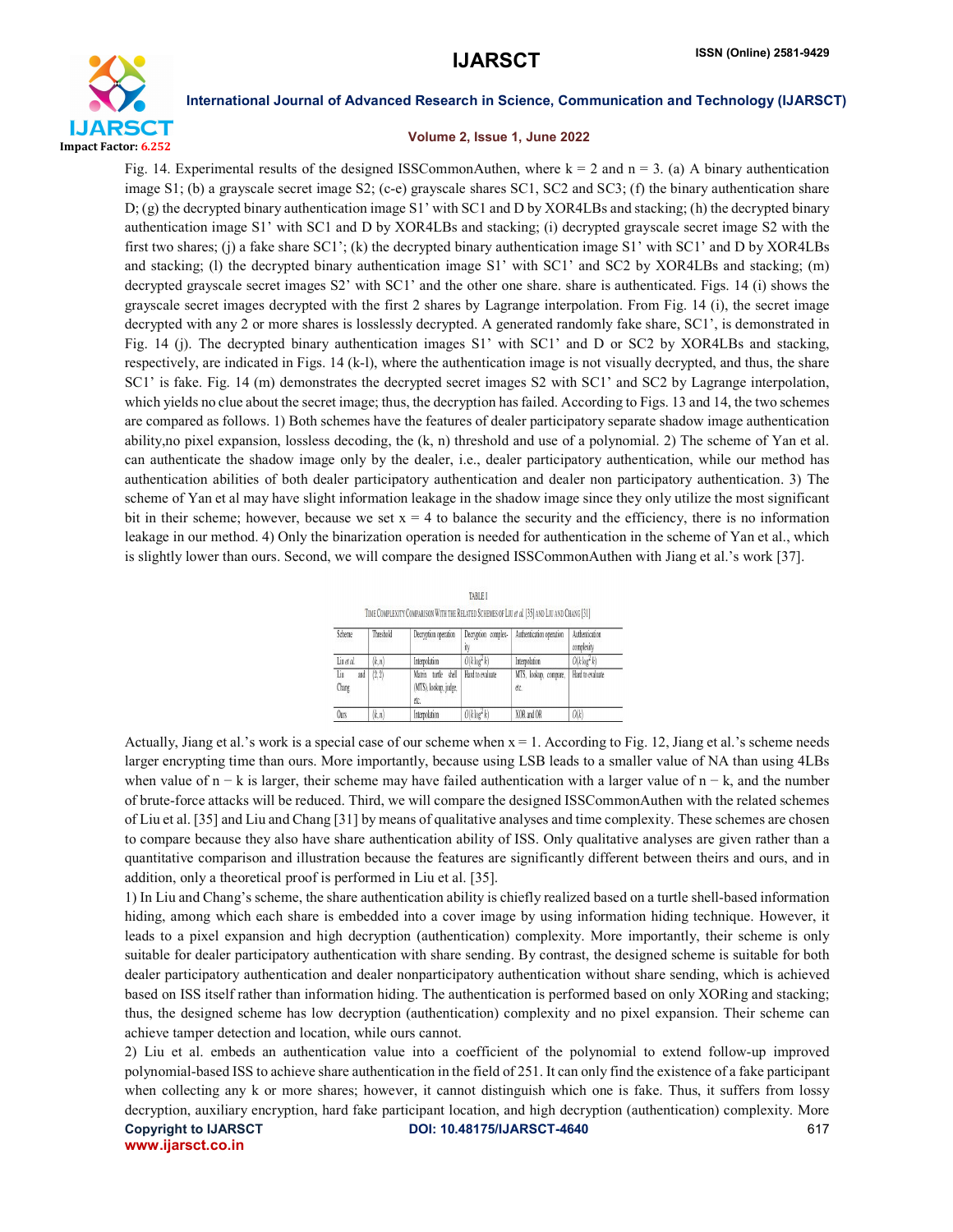

# Volume 2, Issue 1, June 2022

importantly, their scheme is only suitable for dealer participatory authentication with share sending. By contrast, the designed scheme is suitable for both dealer participatory authentication and dealer nonparticipatory authentication without share sending. Our scheme can detect each share when collecting the share to achieve separate share authentication ability in the field of 257 with lossless decryption, low encryption and decryption (authentication) complexity, and no auxiliary encryption. 3) Table I shows the theoretical comparison for the time complexity in the stages of the decryption and authentication. Both Liu et al.'s scheme and ours are for the (k, n) threshold, while Liu and Chang's scheme is for the (2, 2) threshold. Since there are many operations in Liu and Chang's scheme and the time complexity analysis is not given in their paper, it is hard for us to evaluate the time complexity. Compared with Liu et al.'s scheme, our scheme has the same decryption complexity and lower authentication complexity. In a word, our scheme has admirable decryption and authentication time complexity compared with related schemes. In summary, compared with the abovementioned schemes, the designed ISSCommonAuthen has the following advantages.

- 1. Our method is suitable for both dealer participatory authentication and dealer nonparticipatory authentication.
- 2. The designed ISSCommonAuthen achieves separate share authentication, which can authenticate the share when receiving any other one share.
- 3. The output share has no pixel expansion, which will save storage.
- 4. The operation of authentication is simple and no auxiliary encryption is needed, which will save computational power.
- 5. The secret image are losslessly decrypted.

# VI. CONCLUSION

We have created an ISS for a  $(k, n)$ -threshold with a separate common share authentication ability that is applicable for both dealer participatory and nonparticipatory authentication in this work. To achieve the extra benefits of distinct share authentication, no pixel expansion, low encryption and decryption (authentication) complexity, lossless decryption, and auxiliary encryption, the developed ISS combines the principles of polynomial and VSS.

The efficiency of the planned method has been demonstrated through experimental illustrations and theoretical studies. To demonstrate the benefits of our programme, we compared its features to those of analogous schemes. In the future, we will primarily concentrate on the following projects. We'll start by expanding our plan to include tamper detection and location. Second, we'll use some other common ISS principles, such as the Chinese remainder theorem-based ISS, to improve our system. Finally, we'll look at the tamper tolerance ratio.

## **REFERENCES**

- [1]. A. A. A. El-Latif, B. Abd-El-Atty, W. Mazurczyk, C. Fung, and S. E. Venegas-Andraca, "Secure data encryption based on quantum walks for 5G Internet of Things scenario," IEEE Trans. Netw. Service Manage., vol. 17, no. 1, pp. 118–131, Mar. 2020.
- [2]. Y. Zhang, C. Qin, W. Zhang, F. Liu, and X. Luo, "On the faulttolerant performance for a class of robust image steganography," Signal Process., vol. 146, pp. 99–111, May 2018. [Online]. Available: http://www.sciencedirect.com/science/article/pii/S016516841830001X
- [3]. X. Zhang, F. Peng, and M. Long, "Robust coverless image steganography based on DCT and LDA topic classification," IEEE Trans. Multimedia, vol. 20, no. 12, pp. 3223–3238, Dec. 2018.
- [4]. L. Li, M. S. Hossain, A. A. A. El-Latif, and M. F. Alhamid, "Distortion less secret image sharing scheme for Internet of Things system," Cluster Comput., vol. 22, no. 1, pp. 2293–2307, Nov. 2017, doi: 10.1007/s10586- 017-1345-y.
- [5]. M. Fukumitsu, S. Hasegawa, J. Iwazaki, M. Sakai, and D. Takahashi, "A proposal of a secure p2p-type storage scheme by using the secret sharing and the blockchain," in Proc. IEEE 31st Int. Conf. Adv. Inf. Netw. Appl. (AINA), Mar. 2017, pp. 803–810.
- [6]. Y. Cheng, Z. Fu, and B. Yu, "Improved visual secret sharing scheme for QR code applications," IEEE Trans. Inf. Forensics Security, vol. 13, no. 9, pp. 2393–2403, Sep. 2018.
- [7]. A. A. A. El-Latif, B. Abd-El-Atty, M. S. Hossain, M. A. Rahman, A. Alamri, and B. B. Gupta, "Efficient quantum information hiding for remote medical image sharing," IEEE Access, vol. 6, pp. 21075–21083, 2018.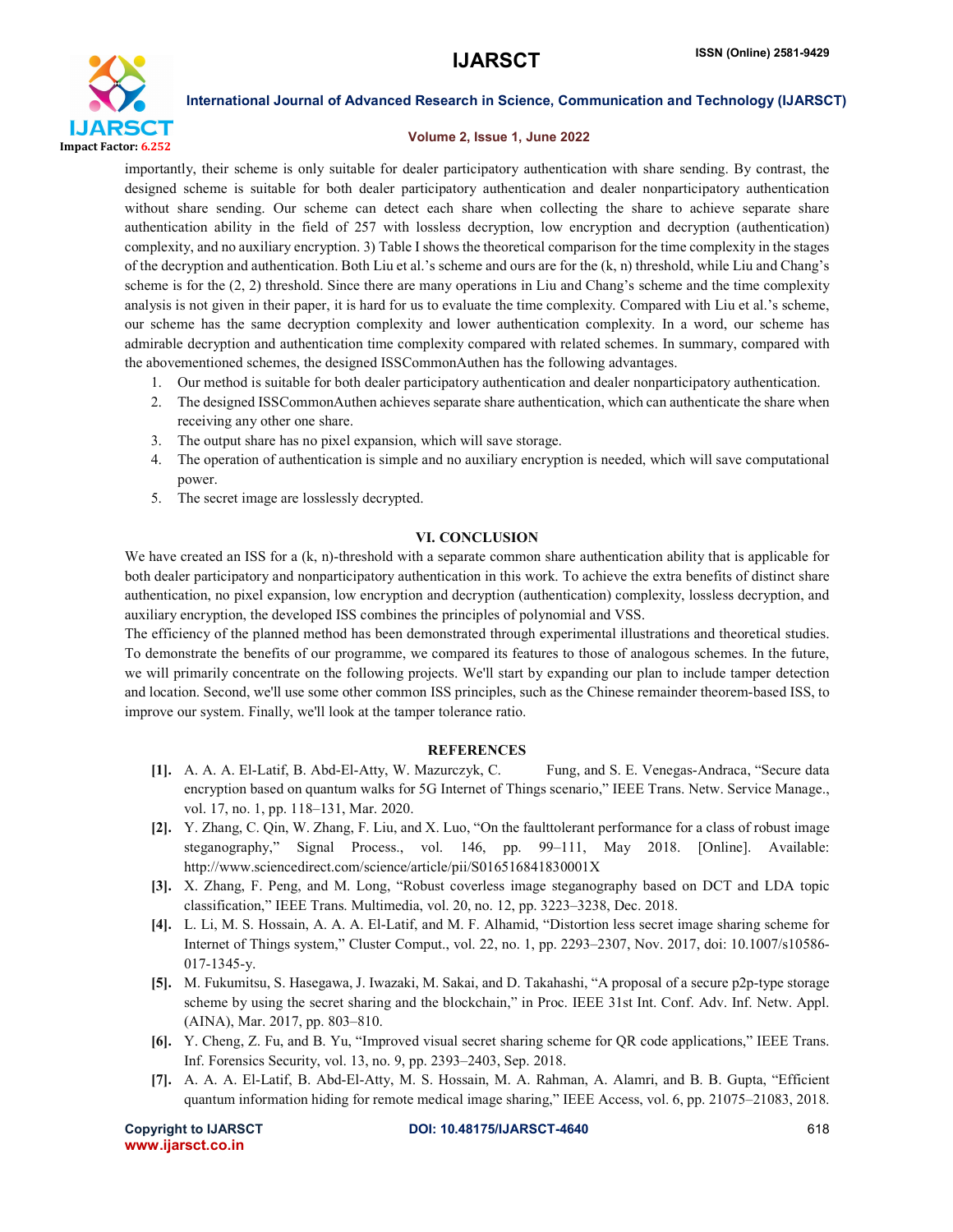

### Volume 2, Issue 1, June 2022

- [8]. P. Wang, X. He, Y. Zhang, W. Wen, and M. Li, "A robust and secure image sharing scheme with personal identity information embedded," Comput. Secur., vol. 85, pp. 107–121, Aug. 2019.
- [9]. P. V. Chavan, M. Atique, and L. Malik, "Signature based authentication using contrast enhanced hierarchical visual cryptography," in Proc. Electr., Electron. Comput. Sci., 2014, pp. 1-5.
- [10]. Y. Li and L. Guo, "Robust image fingerprinting via distortion-resistant sparse coding," IEEE Signal Process. Lett., vol. 25, no. 1, pp. 140–144, Jan. 2018.
- [11]. S. Zou, Y. Liang, L. Lai, and S. Shamai, "An information theoretic approach to secret sharing," 2014, arXiv:1404.6474. [Online]. Available: http://arxiv.org/abs/1404.6474
- [12]. I. Komargodski, M. Naor, and E. Yogev, "Secret-sharing for NP," J. Cryptol., vol. 30, no. 2, pp. 444–469, Apr. 2017.
- [13]. G. Wang, F. Liu, and W. Q. Yan, "Basic visual cryptography using braille," Int. J. Digit. Crime Forensics, vol. 8, no. 3, pp. 85–93, Jul. 2016.
- [14]. M. Naor and A. Shamir, "Visual cryptography," in CryptologyEUROCRYPT (Lecture Notes in Computer Science). Perugia, Italy: Springer, 1995, pp. 1–12.
- [15]. C.-N. Yang, C.-C. Wu, and Y.-C. Lin, "k out of n region-based progressive visual cryptography," IEEE Trans. Circuits Syst. Video Technol., vol. 29, no. 1, pp. 252–262, Jan. 2019.
- [16]. A. Shamir, "How to share a secret," Commun. ACM, vol. 22, no. 11, pp. 612–613, Nov. 1979.
- [17]. X. Yan, L. Liu, L. Li, and Y. Lu, "Robust secret image sharing resistant to noise in shares," ACM Trans. Multimedia Comput., Commun., Appl., Oct. 2020.
- [18]. C. Asmuth and J. Bloom, "A modular approach to key safeguarding," IEEE Trans. Inf. Theory, vol. IT-29, no. 2, pp. 208–210, Mar. 1983.
- [19]. X. Yan, Y. Lu, L. Liu, and X. Song, "Reversible image secret sharing," IEEE Trans. Inf. Forensics Security, vol. 15, no. 5, pp. 3848–3858, Oct. 2020.
- [20]. Z. Wang, G. R. Arce, and G. Di Crescenzo, "Halftone visual cryptography via error diffusion," IEEE Trans. Inf. Forensics Security, vol. 4, no. 3, pp. 383–396, Sep. 2009.
- [21]. J. Weir and W. Yan, A comprehensive study of visual cryptography, vol. 5. Berlin, Germany: Springer, 2010, pp. 70–105.
- [22]. X. Yan, S. Wang, X. Niu, and C.-N. Yang, "Halftone visual cryptography with minimum auxiliary black pixels and uniform image quality," Digit. Signal Process., vol. 38, pp. 53–65, Mar. 2015.
- [23]. Z.-X. Fu and B. Yu, "Visual cryptography and random grids schemes," in Digital-Forensics Watermarking. Auckland, New Zealand: Springer, 2014, pp. 109–122.
- [24]. X. Yan, X. Liu, and C.-N. Yang, "An enhanced threshold visual secret sharing based on random grids," J. Real-Time Image Process., vol. 14, no. 1, pp. 61–73, Jan. 2018.
- [25]. T. Guo, F. Liu, and C. Wu, "Threshold visual secret sharing by random grids with improved contrast," J. Syst. Softw., vol. 86, no. 8, pp. 2094–2109, Aug. 2013.
- [26]. C.-C. Thien and J.-C. Lin, "Secret image sharing," Comput. Graph., vol. 26, no. 5, pp. 765–770, Oct. 2002. Y. Liu, C. Yang, Y. Wang, L. Zhu, and W. Ji, "Cheating identifiable secret sharing scheme using symmetric bivariate polynomial," Inf. Sci., vol. 453, pp. 21–29, Jul. 2018.
- [27]. X. Zhou, Y. Lu, X. Yan, Y. Wang, and L. Liu, "Lossless and efficient polynomial-based secret image sharing with reduced shadow size," Symmetry, vol. 10, no. 7, 2018. [Online]. Available: http://www.mdpi.com/2073- 8994/10/7/249
- [28]. Z. Zhou, C. Yang, Y. Cao, and X. Sun, "Secret image sharing based on encrypted pixels," IEEE Access, vol. 6, p. 15021–15025, 2018.
- [29]. C.-C. Lin and W.-H. Tsai, "Secret image sharing with steganography and authentication," J. Syst. Softw., vol. 73, no. 3, pp. 405–414, Nov. 2004.
- [30]. Y. Liu and C.-C. Chang, "A turtle shell-based visual secret sharing scheme with reversibility and authentication," Multimedia Tools Appl., vol. 77, no. 19, pp. 25295–25310, Oct. 2018, doi: 10.1007/s11042- 018- 5785-z.
- [31]. C.-C. Chang, Y.-P. Hsieh, and C.-H. Lin, "Sharing secrets in stego images with authentication," Pattern